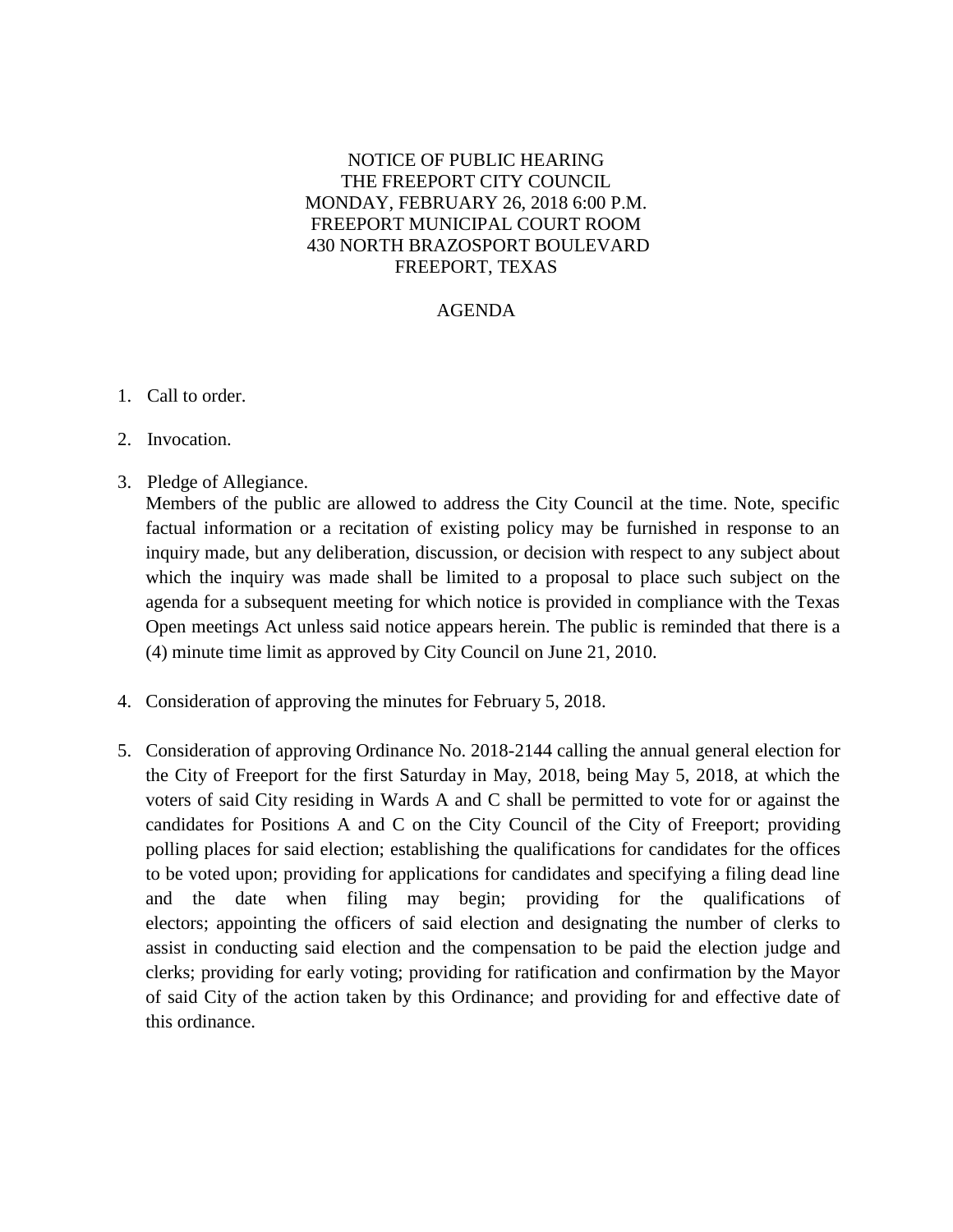- 6. Consideration of approving Ordinance No. 2018-2145 calling A Charter Amendment Election on the question of adopting three (3) amendments to the Home Rule charter of said City; providing for two (2) municipal polling places and designating the location thereof; providing for the qualification of electors; providing for the appointment of the officers of said election, for designating the number of clerks to assist in conducting said election, and for the compensation to be paid The election judge and clerks; providing for early voting; providing for ratification and confirmation by the Mayor of said City of the action taken by this ordinance; providing a severance clause; and providing that this ordinance shall take effect and be in force from and after its passage and adoption.
- 7. Consideration of approving an Ordinance No. 2018-2146 closing a portion of Ash Street South of 9<sup>th</sup> Street, and authorizing the Mayor to sign and the City Secretary to attest deeds without warranty conveying 15 feet each to adjacent property owners and retaining the center 30 feet.
- 8. Consideration of approving Ordinance 2018-2147 amending the budget for 2017-2018.
- 9. Consideration of approving Resolution No. 2018-2537 authorizing Crime Victim's Advocate Position to be operated for the 2018-2019 and 2019-2020 Fiscal Year.
- 10. Consideration of accepting Racial Profiling Report for 2017.
- 11. Consideration of setting a date for Public Hearing on a proposed Rental Inspection Ordinance.
- 12. Consideration of setting a date for Public Hearing to discuss road improvements from Ward A-D.
- 13. Consideration of approving a Temporary Easement for placement Area 88 (Bryan Beach State Park site) and authorizing the Mayor and the City Secretary to execute and attest the same.
- 14. Consideration of taking action on any item discussed in Executive Session.

Work Session:

- 1. Mayor Troy T. Brimage announcements and comments.
- 2. Councilman McDonald Ward A announcements and comments.
- 3. Councilman Bass Ward B announcements and comments.
- 4. Councilwoman Mireles Ward C announcements and comments.
- 5. Councilman Yates Ward D announcements and comments.
- 6. Update on Current Infrastructure.
- 7. Update by Jerry Meeks on Alley Projects.
- 8. Update by Jerry Meeks on Sewer Repair.